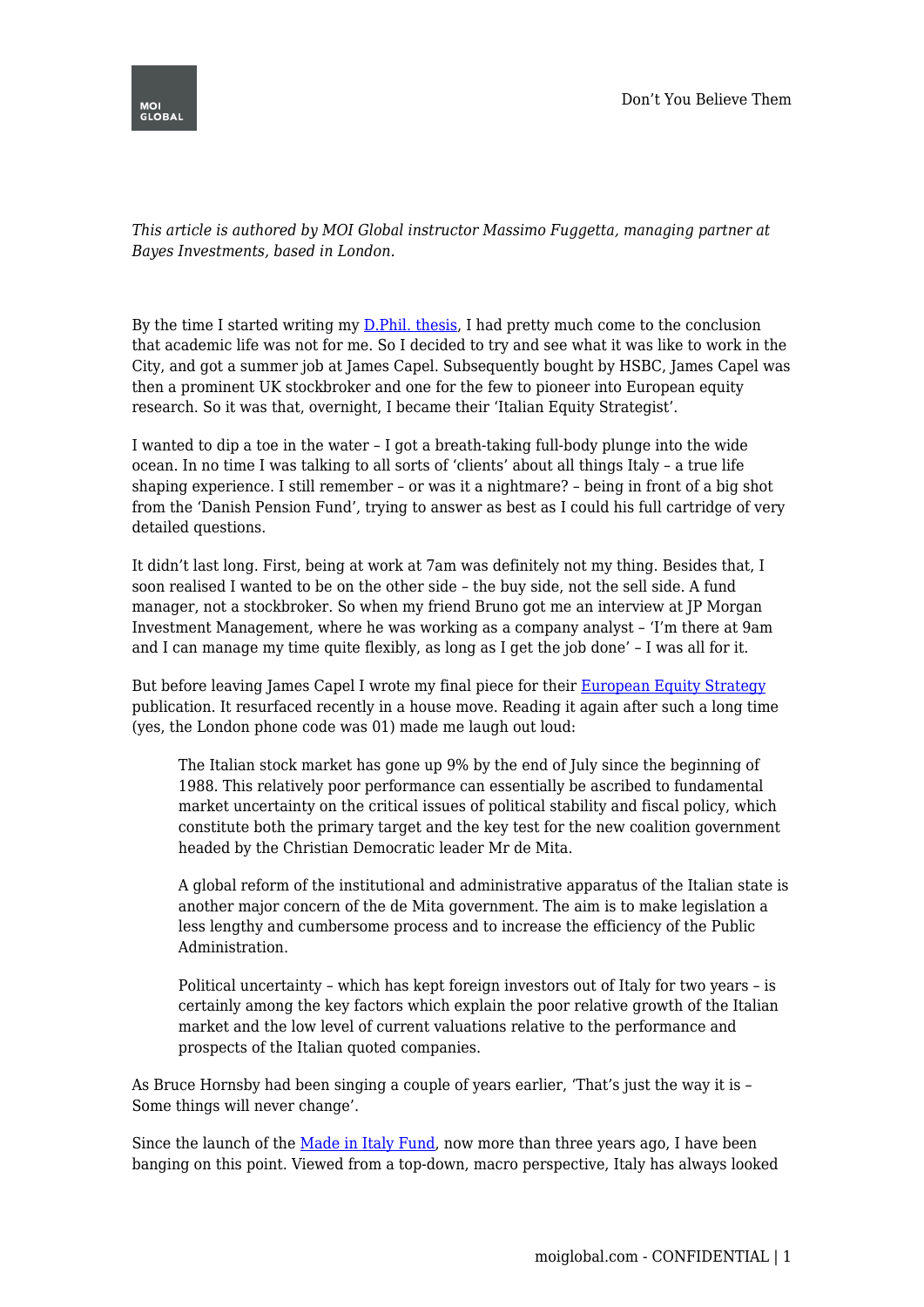

like an unattractive place to invest. Unstable governments, inefficient public services, bulky debt, higher bond yields and, before the euro, a chronically weak currency. Add for a good measure a few evergreens, such as corruption, the South backwardness and organised crime. And, from a stock market point of view, a limited number of quoted companies – currently about 350, against more than 800 each in France and Germany – mainly concentrated in banking and finance, utilities, oils and a few consumers. The whole lot worth about 600 billion euro – less than Apple. Who would want to invest there?

So common is this 'country' way of thinking that it takes some [unlearning](https://www.massimofuggetta.com/2019/03/17/investing-theory-vs-practice/) to realise how fundamentally wrong it is.

Investors do not buy countries. They buy companies – companies that happen to be based in a certain country and are therefore, in most cases, quoted on that country's Stock Exchange.

But what does that mean? Is Microsoft a US company? Is Nestlé a Swiss company? Yes, that's where they are headquartered and quoted. But no, not in the sense that their performance is related in any meaningful way to the performance and vicissitudes of their country of origin. What is the relationship between LVMH and the growth of the French economy? Or Ferrari and the stability of the Italian government?

The national dimension of equity investing is largely a remnant of a long-gone past, when most businesses were predominantly domestic. This is clearly not the case today, and not only for the big global corporations, but also, and increasingly so, for smaller firms selling their products and services around the world. To think that there is any direct link between these companies and the economic conditions of their country of origin is lazy at best.

There are still of course many companies whose business is mainly domestic. For these, the linkage to the state of the national economy may be stronger – but it is far from being linear, stable or reliable. Indeed, for some companies a weak economy may create opportunities to gain market share from competitors or to introduce new products and services.

So it is never as simple as economy=stock market. This is so in general, but it's especially true for Italy, where the sector composition of the market bears no resemblance to the country's economic reality.

Then what's the point of the Made in Italy Fund? Isn't its very name meant to evoke the same national dimension that I am saying makes no sense?

No. The Fund does not invest in Italy as a country. It invests in Italian companies with a market capitalisation of less than one billion euro, quoted on the Milan Stock Exchange.

Why only those and why only there? Two reasons:

1. It is a good place for finding [pearls](https://www.massimofuggetta.com/2012/11/21/pearls-and-pebbles/) – companies with high growth prospects, strong and sustainable profitability and attractive valuations. Many of them are smaller companies, leaders in specific market niches, where good management and Italian flair allow them to